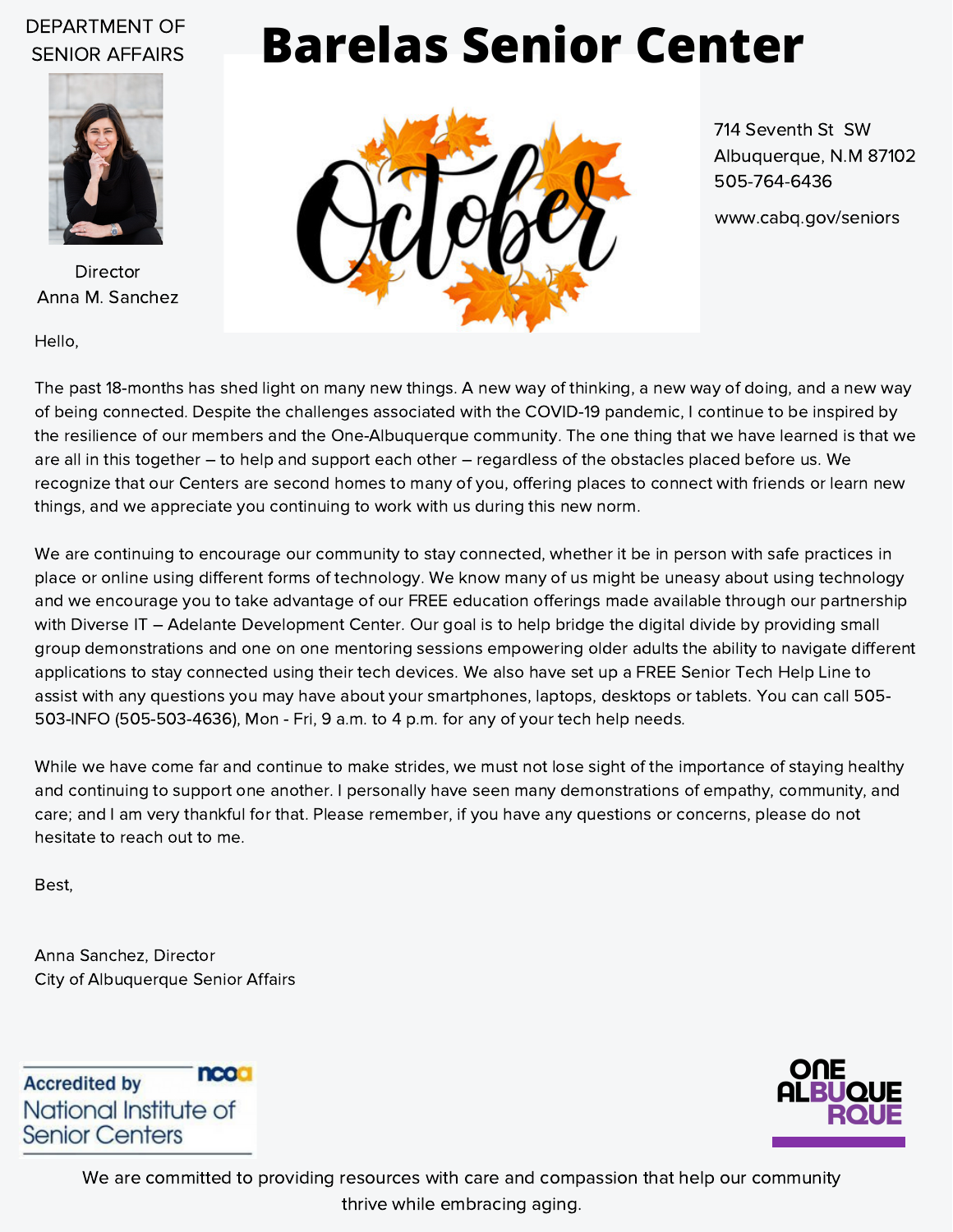# **Activities**

# Arts and Crafts

Ceramics - Mondays & Wednesday 9:00 am - Noon Retablos- Tuesday 9:00 am - 11:30 am Tin - Tuesday 1:00 pm - 4:00 pm Beginning Acrylic Painting - Tuesday 9:00 am - Noon Offbeat Artists- 1st & 3rd Friday Crochet with Rafaelita- Thursday 10:30 am -1:30 pm

# Dance/Exercise

Line Dance Starter- Monday Line Dance- Wednesday 9:00 am - 10:00 am Line Dance I Intermediate- Wednesday 10:15am - 11:15 am

#### Cards & Games **Billiards**

Board Games and Puzzles Monday-Friday 8:00 am - 5:00 pm Bingo - Tuesdays 2:00pm -4:15 pm

#### Exercise

Pilates- Monday 8:30 am- 9:30 am Yoga - Thursday 9:00am-10:00 am Tai Chi for Health - Thursday 1:15pm -2:15pm Tai-Chi Qigong- Monday 2:30pm -4:30 pm

# **Language**

Italian - Thursday 1:30pm-2:30pm

\$3/person Fridays 1:30 pm -4:15 pm

# Dance to Live Music



October 1 Milagro October 8 Impresion October 15 De Luz October 22 La Raza October 29 Tino's Band



# Flea Market with Music: Jim's Nite Train

50's, 60'2 and NM Music Thursday 8:30 am- 11:00 am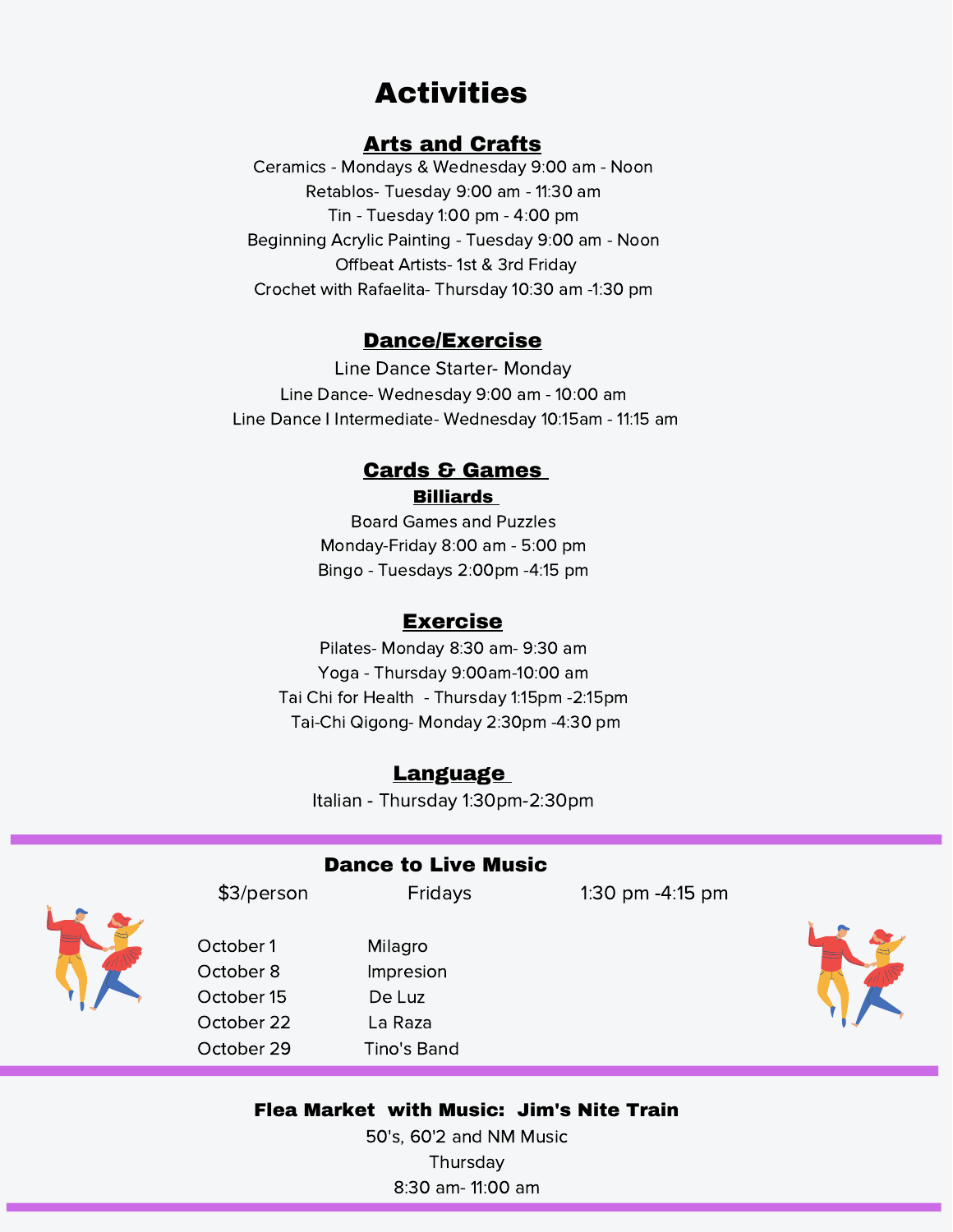#### GEHM Clinic

Tuesday, October 5th & Wednesday, October 20th

Nurse-managed clinics provide a variety of health promotion services for persons 55 and over. Services include: blood pressure & diabetes screening; health assessments; counseling related to nutrition, health problems, aging process, medication management; diabetic self-management education and more.

#### Senior Citizen Law Office

Scams and Identity Theft

Join Senior Citizens' Law Office to learn about spotting and avoiding scams and identity theft. Topics will include; why scams succeed, common types to beware of, and tips to help protect yourself against fraud and identity theft.

> Wednesday, October 6th 10:00 -11:30 am Call 505-265-2300 to register



# October Birthday Celebration

Tuesday, October 19th 1:00 pm Sponsored by Oak Street Health

#### 2nd Annual Pool Tournament Returns!

The Department of Senior Affairs 2nd Annual Pool Tournament returns November 16, 2021 from 9am-5pm. This annual event is hosted by Los Volcanes Senior Center, and welcomes members from all senior and multigenerational centers. There is a \$10.00 entry fee and space is limited. Call 505-767-5999 to register or for more information. A special thank you to our sponsors, Prime Time Publishing and Harmony Home Health.

#### Barelas Senior Center

will be CLOSED Monday, October 11th for Indigenous People's Day



#### Advisory Council Meeting

Monday, October 25 Noon-1:30pm Palo Duro Senior Center 5221 Palo Duro NE 87110